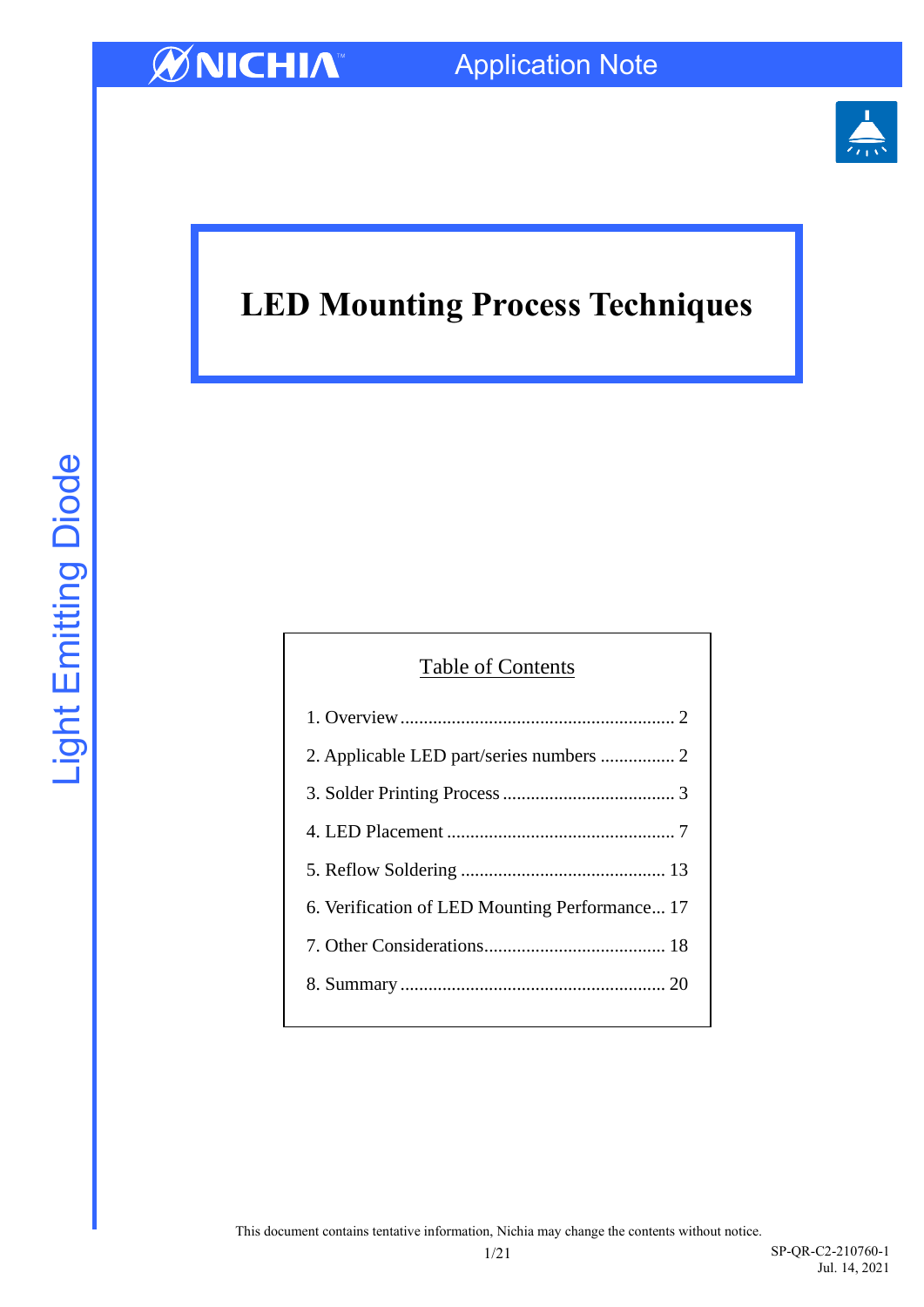### Application Note

### <span id="page-1-0"></span>**1. Overview**

When manufacturing a luminaire using LEDs, the LED mounting technique is a critical aspect. Regardless of how good the LEDs' characteristics may be, improper mounting methods/conditions may significantly affect the LED's characteristics, and in some cases cause the LEDs not to illuminate.

This application note covers the importance of how the mounting process is performed and discusses precautions that customers should take into consideration for each stage of the mounting process.

### <span id="page-1-1"></span>**2. Applicable LED part/series numbers**

The contents described in this application note apply to the LEDs shown in Table 1, Nichia's LEDs for general lighting.

| Category             | Part Number <sup>1</sup>                       | Package Appearance<br>(One example) (mm) |                      | Category                                  | Part Number <sup>1</sup>                             | Package Appearance<br>(One example) (mm) |                             |
|----------------------|------------------------------------------------|------------------------------------------|----------------------|-------------------------------------------|------------------------------------------------------|------------------------------------------|-----------------------------|
|                      | <b>NFSW757H-V1</b><br>NF2W757H-F1<br>NFSW757H  |                                          | $3\times3\times0.80$ |                                           | <b>NVSW119F-V1</b><br><b>NVSW219F-V1</b><br>NVSW119F |                                          | $3.5 \times 3.5 \times 2.3$ |
|                      | NF2W757GR-V4<br>NF2W757GR-V3P7<br>NF2W757GR-V3 |                                          | $3\times3\times0.65$ | <b>NICHIA</b><br>119/219<br><b>Series</b> | <b>NVSW219F</b><br>NVSW119D<br>NVSW219D              |                                          |                             |
|                      | NF2W757G-V3F1<br><b>NFSW757G-V3</b>            |                                          |                      |                                           | NVSx119C<br>NVSx219C                                 |                                          | $3.5 \times 3.5 \times 2$   |
|                      | NF2x757GR-V1U4<br>NF2x757GR-V1                 |                                          |                      |                                           | <b>NCSC119B-V1</b><br><b>NCSC219B-V1</b>             | $3.5 \times 3.5 \times 2$                |                             |
| <b>NICHIA</b>        | NFSW757G-P5V1                                  |                                          |                      |                                           | <b>NCSB119B-V1</b>                                   |                                          |                             |
| 757<br><b>Series</b> | <b>NFSx757G-P5</b>                             |                                          |                      |                                           | <b>NCSB219B-V1</b>                                   |                                          |                             |
|                      | NF2x757G-F1<br>NFSx757G                        |                                          |                      |                                           | <b>NCSE119B-V1</b>                                   |                                          |                             |
|                      |                                                |                                          |                      |                                           | <b>NCSE219B-V1</b>                                   |                                          |                             |
|                      | <b>NE2B757G</b><br>NF2E757GR                   |                                          | $3\times3\times0.65$ |                                           | <b>NCSG119B-V1</b>                                   |                                          |                             |
|                      | <b>NE2G757G</b>                                |                                          |                      |                                           | <b>NCSG219B-V1</b><br><b>NCSA119B-V1</b>             |                                          |                             |
|                      | NFSY757G                                       |                                          |                      |                                           | <b>NCSA219B-V1</b>                                   |                                          |                             |
|                      | NE2R757G-P6                                    |                                          |                      |                                           | <b>NCSR119B-V1</b>                                   |                                          |                             |
|                      |                                                |                                          | $3\times3\times0.75$ |                                           | <b>NCSR219B-V1</b>                                   |                                          |                             |
|                      | NF2W757G-MT                                    |                                          |                      |                                           | <b>NVSA119B-V1</b>                                   |                                          |                             |
|                      |                                                |                                          |                      |                                           | <b>NVSA219B-V1</b>                                   |                                          |                             |
|                      | etc.                                           |                                          |                      |                                           | etc.                                                 |                                          |                             |

#### Table 1. Nichia LEDs for General Lighting

This document contains tentative information, Nichia may change the contents without notice.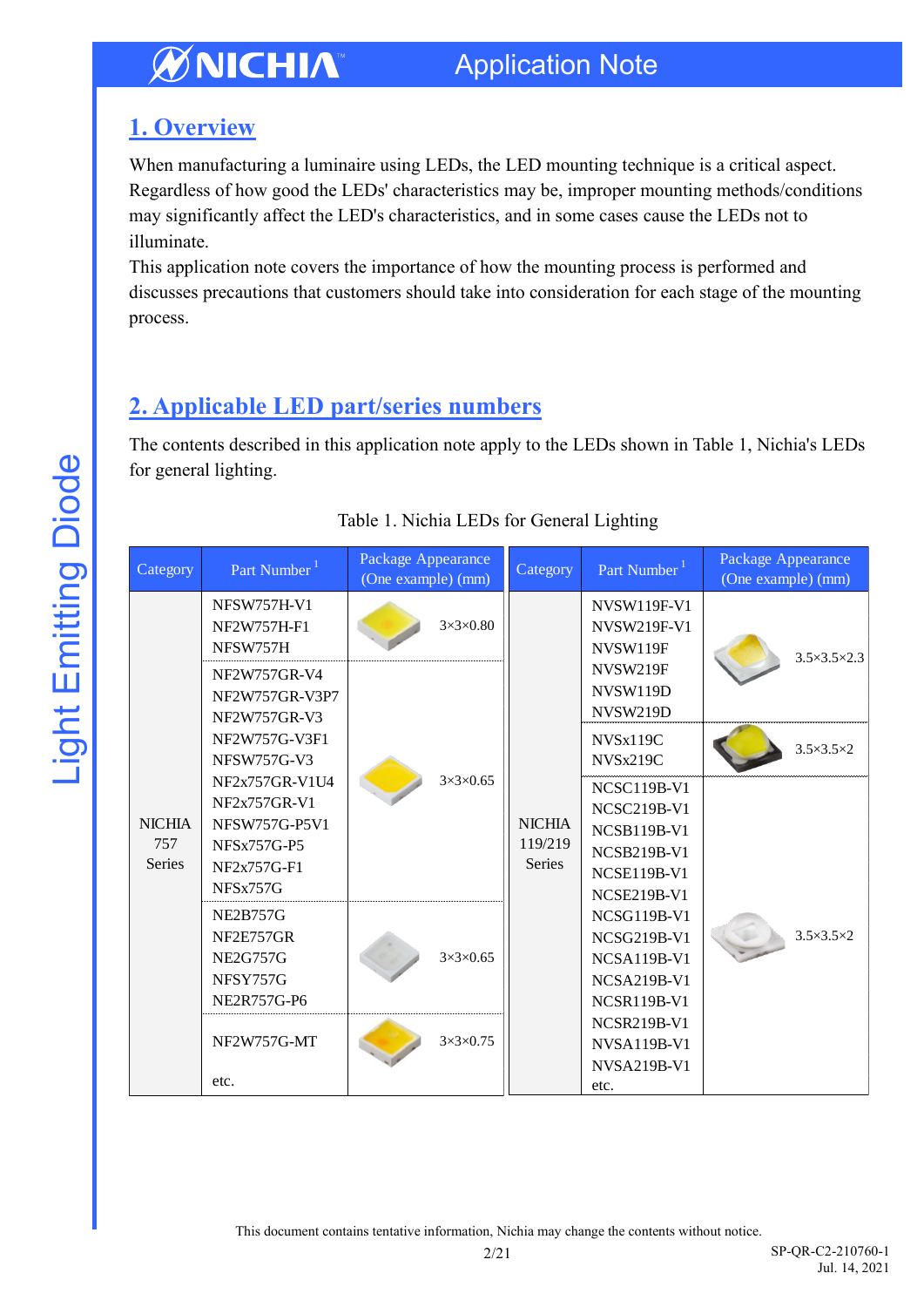### Application Note

| Category                                  | Part Number <sup>1</sup>                  | Package Appearance<br>(One example) (mm) | Category                                      | Part Number <sup>1</sup>                 | Package Appearance<br>(One example) (mm)                                                     |  |
|-------------------------------------------|-------------------------------------------|------------------------------------------|-----------------------------------------------|------------------------------------------|----------------------------------------------------------------------------------------------|--|
| <b>NICHIA</b><br>229<br><b>Series</b>     | NWSx229A<br>etc.                          | $4\times4\times2.3$                      | <b>NICHIA</b><br><b>B</b> 35<br><b>Series</b> | NV4WB35AR<br>NV4WB35AM<br>etc.           | $3.65 \times 3.65 \times 0.73$<br>3.65×3.65×0.76                                             |  |
| <b>NICHIA</b><br>309/319<br><b>Series</b> | NVSW309B<br>NVSW319B<br>etc.              | $3.5 \times 3.5 \times 2.35$             | <b>NICHIA</b><br>481/484                      | NFMW488AR-V1<br>NFMW481AR<br>NFMW484AR   |                                                                                              |  |
| <b>NICHIA</b><br>385<br><b>Series</b>     | NF2W385AR-V2<br>etc.                      | $4 \times 3.6 \times 2.05$               | 486/488<br><b>Series</b>                      | NFMW486AR<br>NFMW488AR<br>etc.           | $6.5 \times 5.8 \times 0.8$                                                                  |  |
| <b>NICHIA</b><br>585                      | NF3W585AR-V1<br>NF2W585AR-P8<br>NF3W585AR | $4 \times 3.6 \times 2.05$               | <b>NICHIA</b><br>E11<br><b>Series</b>         | NFSWE11A<br>etc.                         | $1.1\times1.1\times0.27$<br>$1.1\times1.1\times0.30$<br>$1.1\times1.1\times0.35$             |  |
| <b>Series</b>                             | <b>NF2W585AR</b><br>etc.                  |                                          |                                               | NCSxE17A                                 | $1.7\times1.7\times0.27$<br>$1.7\times1.7\times0.30$<br>$1.7\times1.7\times0.35$             |  |
| <b>NICHIA</b><br>519<br><b>Series</b>     | <b>NVSW519A</b><br>etc.                   | $3.5 \times 3.5 \times 2.35$             | <b>NICHIA</b><br>E17                          | NCSCE17A<br>NCSBE17A                     |                                                                                              |  |
| <b>NICHIA</b><br>144<br><b>Series</b>     | NVAx144AR<br>NVAx144AM<br>etc.            | $5 \times 5 \times 3.15$                 | <b>Series</b>                                 | NCSGE17A<br>NCSAE17A<br>NCSRE17A<br>etc. | $1.7\times1.7\times0.35$                                                                     |  |
| <b>NICHIA</b><br>149<br><b>Series</b>     | <b>NV9W149AM</b><br>etc.                  | $7\times7\times3.1$                      | <b>NICHIA</b><br>E21<br><b>Series</b>         | NVSxE21A<br>etc.                         | $2.1 \times 2.1 \times 0.27$<br>$2.1 \times 2.1 \times 0.30$<br>$2.1 \times 2.1 \times 0.35$ |  |

Note:

 $1 x = W$  (White) or L (Warm White)

### <span id="page-2-0"></span>**3. Solder Printing Process**

This section covers the first part of the LED mounting processes, the solder printing process for the solder paste. The other two parts of the process are the LED placement and reflow soldering. Solder printing refers to applying the solder paste to the soldering pad pattern on the PCB. In this process, it is necessary to set the optimum soldering pad pattern and metal solder stencil aperture, prepare the solder paste, and adjust the printing conditions in order to obtain optimal solder printing conditions.

#### **3.1 Recommended soldering pad pattern and metal solder stencil aperture**

Nichia performed tests for mounting Nichia LEDs and provides customers with the recommended dimensions for the soldering pad pattern and metal solder stencil aperture. Refer to the "Soldering" section of the part specifications for these recommended dimensions. An example of these diagrams is shown in Figure 1 below for reference.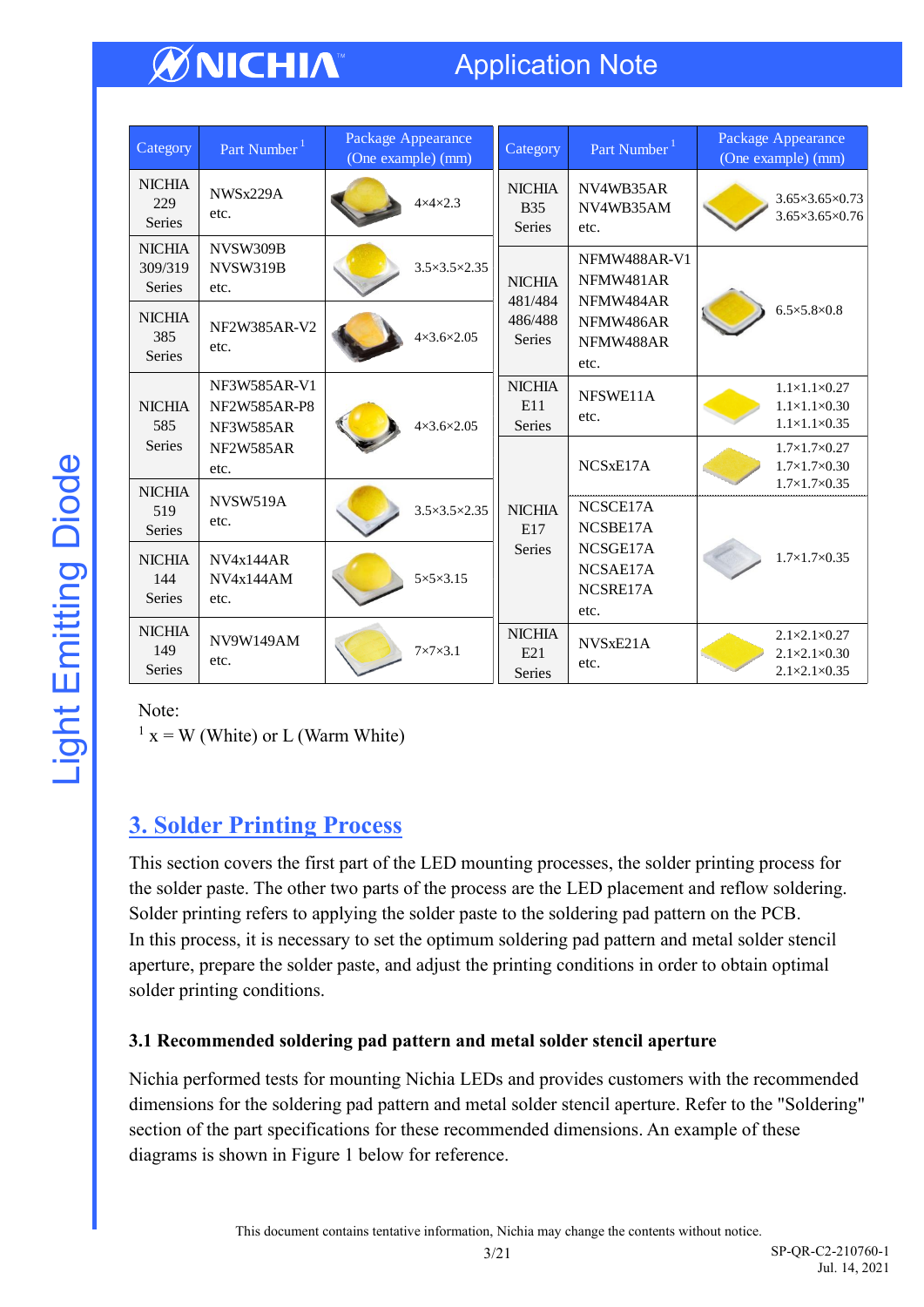### Application Note

• Recommended Soldering Pad Pattern





Figure 1. Recommended soldering pad pattern and recommended metal solder stencil aperture (example: part number NFSW757H-V1 Specification)

#### **3.2 Adjusting the metal solder stencil aperture**

Depending on the customer's mounting conditions/equipment, it may not be possible to use Nichia's recommended metal solder stencil aperture. In that case, customers will need to adjust the metal solder stencil aperture and perform mounting tests until the best design with that equipment can be verified.

For example, if after mounting it was confirmed that the part floated, the metal solder stencil aperture would need to be adjusted. Figure 2 shows an example.



 Figure 2. Example metal solder stencil aperture as a countermeasure against part floating

#### **3.3 Solder Printing Conditions**

In the solder printing process, it is important to print solder paste in the correct position on the PCB and with the correct amount and shape. To do this efficiently, it is necessary to prepare the solder paste and adjust the printing conditions as described below.

#### 3.3.1 Preparing the Solder Paste

In most cases, solder paste stored in a refrigerator is not able to be used immediately. It is necessary to stir before use. The purpose of stirring the solder is to evenly distribute the solder particles and flux that may have become uneven while the solder was stored in the refrigerator. If the solder paste is uneven, it will not be possible to obtain good rollability.

Note that if the stirring time is too long, the solder temperature will rise, and the flux will deteriorate. Additionally, in order to avoid moisture absorption of the solder paste due to condensation, open the container after it has returned to room temperature.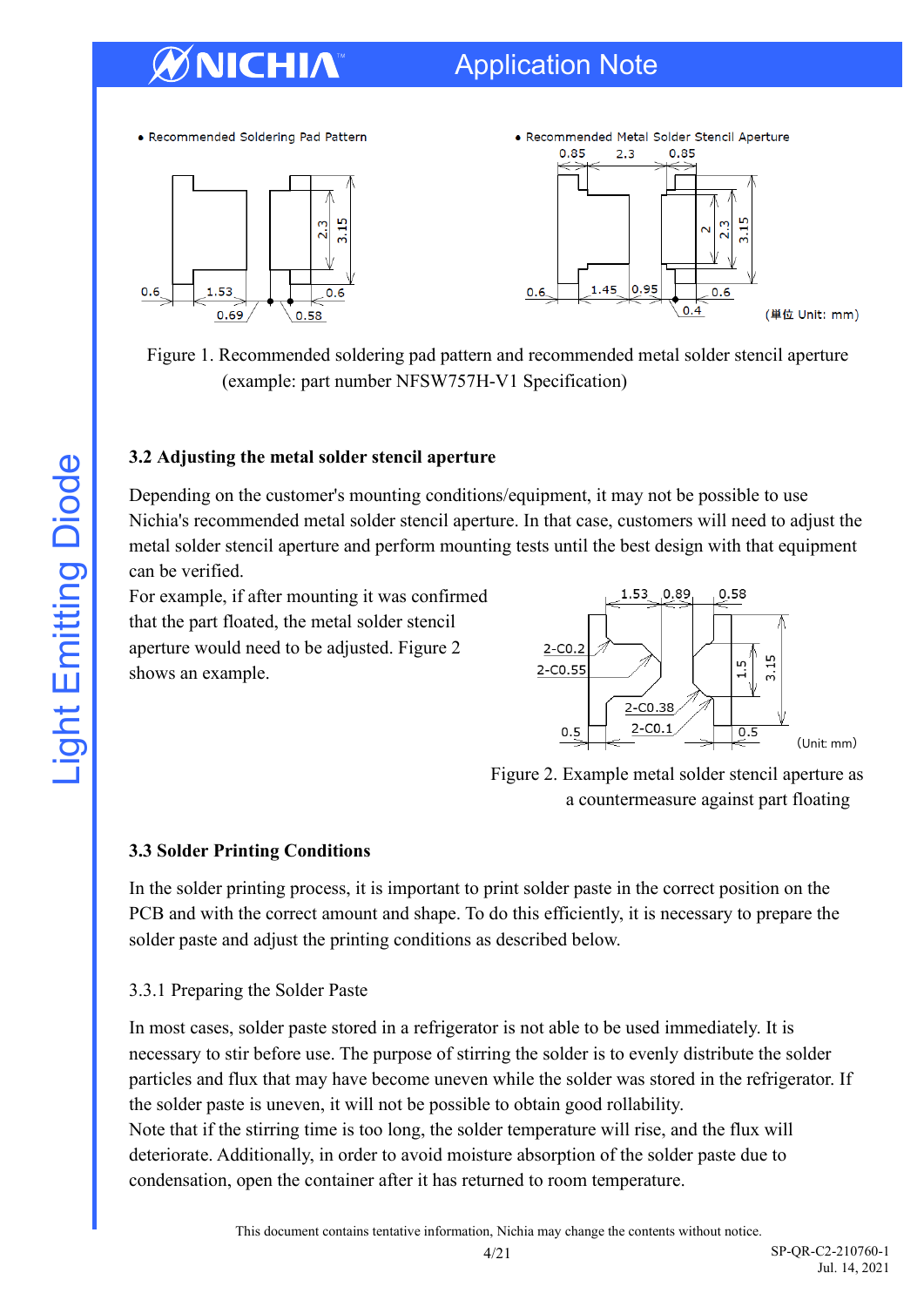#### 3.3.2 Adjusting the Printing Conditions

In order to print the solder paste at the proper position on the PCB, the metal solder stencil aperture and PCB recognition data must be entered and set in the printing machine, and an alignment test must be performed.

Adjust the squeegee conditions and the solder stencil separation conditions to print with the correct amount and shape. The speed, pressing pressure and angle of the squeegee affect the amount and condition of the solder paste filling the metal solder stencil aperture. Additionally, the speed of the separation and the distance affects how smoothly the stencil separates from the solder paste as it is removed. These are also affected by the thickness of the metal solder stencil, the aperture pattern, and the surface roughness of the aperture wall.

In order to prevent the occurrence of solder bridges, etc. and maintain optimal printing conditions, adjust the cleaning method, conditions, and frequency of the metal solder stencil.

For reference, Table 2 on the following page shows an example of print condition settings for Panasonic screen printer SPG. The printing conditions change depending on the type of equipment, the length and rigidity of the squeegee, etc.

| <b>Print Setting Items</b> |                                                |                                |                    | Setting<br>Conditions | Details                                                                                                                                                |  |
|----------------------------|------------------------------------------------|--------------------------------|--------------------|-----------------------|--------------------------------------------------------------------------------------------------------------------------------------------------------|--|
|                            | <b>Action Mode</b>                             |                                |                    | Single                | The machine has a setting for either "Single"<br>(one-way printing) or "Double" (two-way<br>printing)                                                  |  |
|                            | Printing Speed                                 |                                | $F \rightarrow R$  | $50$ mm/s             | Squeegee travel speed (front $\rightarrow$ back)                                                                                                       |  |
|                            |                                                |                                | $R \rightarrow F$  | 50 <sub>mm/s</sub>    | Squeegee travel speed (back $\rightarrow$ front)                                                                                                       |  |
| Printing<br>Conditions     | <b>Pressing Pressure</b><br>(Per Squeegee 1mm) |                                | $F \rightarrow R$  | $30.0\times0.01N$     | Force that the squeegee applies to the metal<br>solder stencil (front→back)                                                                            |  |
|                            |                                                |                                | $R \rightarrow F$  | $30.0\times0.01N$     | Force that the squeegee applies to the metal<br>solder stencil (back→front)                                                                            |  |
|                            | Downward Speed                                 |                                |                    | $7.0$ mm/s            | Speed of separation required for stability                                                                                                             |  |
|                            | Advanced<br>Settings                           | Lift                           | Clearance          | $-0.20$ mm            | Gap between metal solder stencil and PCB,<br>typically "- $0.3$ " to "- $0.1$ " to improve<br>adhesion                                                 |  |
|                            |                                                |                                | Downward<br>Stroke | 3.0 <sub>mm</sub>     | The board separation distance required for a<br>stable solder paste release:<br>Consider deflection of metal solder stencil<br>and extension of solder |  |
|                            |                                                | Squeegee Material <sup>2</sup> |                    | Plastic               | Select either metal, urethane, or plastic                                                                                                              |  |
|                            |                                                | Squeegee Length                |                    | 370.0mm               | Length of the squeegee                                                                                                                                 |  |
|                            |                                                | Squeegee Angle                 |                    | $60^{\circ}$          | The angle of the squeegee                                                                                                                              |  |

Table 2. Example of printing condition settings (Reference: Panasonic screen printer SPG)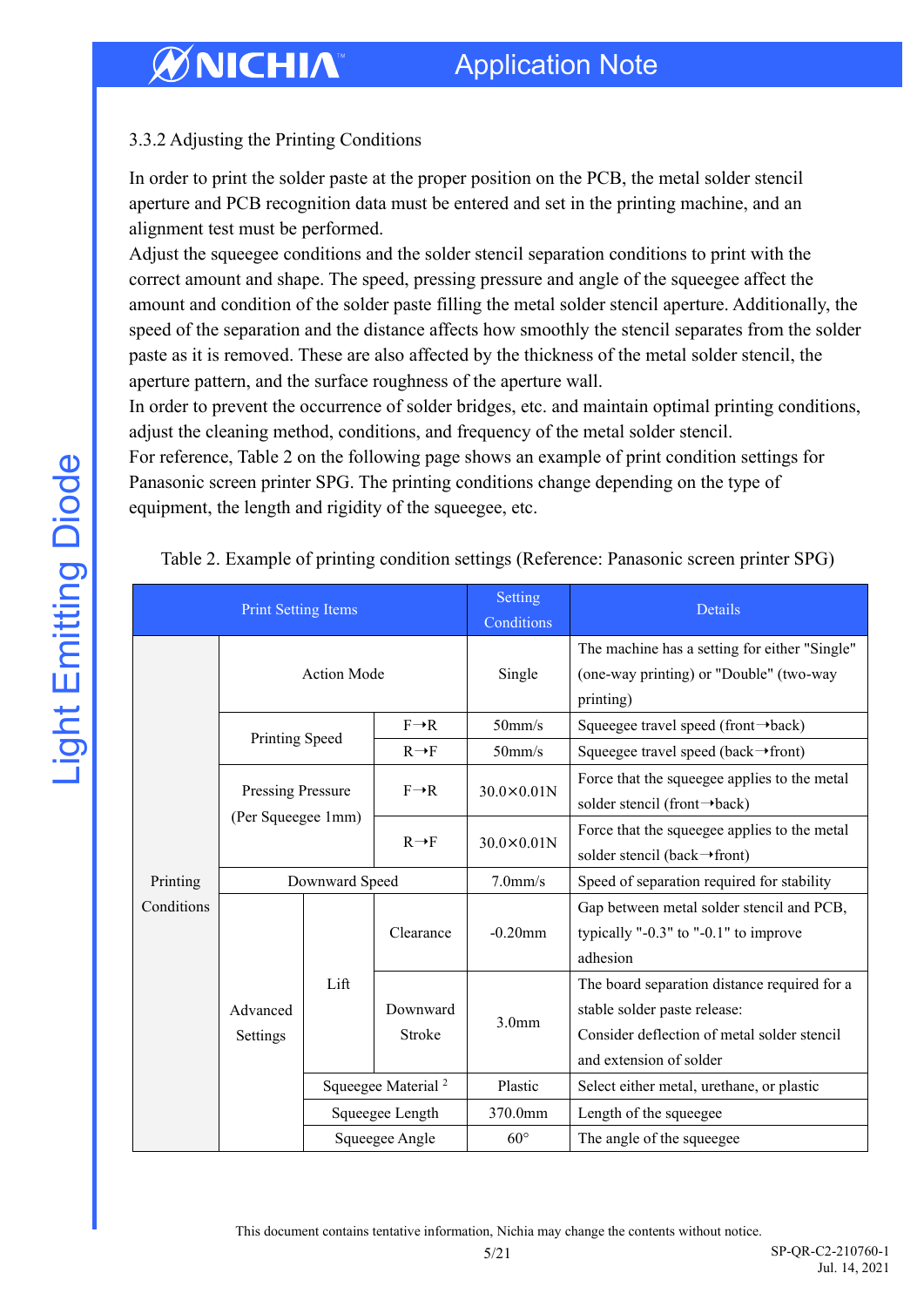### Application Note

| Operation |               | Interval<br>(Frequency) | Process   | Speed            | Method $3$ | <b>Suction</b> |  |
|-----------|---------------|-------------------------|-----------|------------------|------------|----------------|--|
|           | round trip    | Every 5                 | Going     | $80 \text{mm/s}$ | Dry        | ON             |  |
|           |               | <b>Sheets</b>           | Returning | Operation: OFF   |            |                |  |
|           |               |                         | Going     | $80 \text{mm/s}$ | Dry        | ON             |  |
| Cleaning  |               | Every 20                | Returning | $80 \text{mm/s}$ | Dry        | <b>OFF</b>     |  |
|           | 2 round trips | <b>Sheets</b>           | Going     | $40$ mm/s        | Wet        | <b>OFF</b>     |  |
|           |               |                         | Returning | $80 \text{mm/s}$ | Dry        | <b>OFF</b>     |  |

Note:

<sup>2</sup> Squeegee material: The materials for the squeegee are metal, urethane, and plastic. Select the squeegee suitable for the chosen application according to the following.

Metal squeegee: The material is hard, and it is easy to adjust the amount of solder uniformly; however, the metal solder stencil is easily damaged, and the life is short.

Urethane squeegee: Although the life of the metal mask is extended because the material is soft, the squeegee bends if the aperture size is large, the amount of solder is reduced (not uniform) in areas where the squeegee bends.

Plastic squeegee: It has the good properties of the metal and urethane options; however, regular replacement is necessary due to the occurrence of normal wear.

<sup>3</sup> Method of cleaning the metal solder stencil:

Dry: Removal of solder particles and flux attached to openings and back of metal solder stencil. Wet: Removal of thin film of residual flux on the back of the metal mask (which causes solder particles to adhere more easily).

### **3.4 Visual inspection after solder printing**

Nichia recommends performing a visual inspection after solder printing to confirm that the solder paste can be stably printed in the proper position and in the proper amount and shape. Figure 3 shows an example of a visual inspection. Perform an image analysis to check the position, amount, and shape of the solder.



Figure 3. Example of the data for a visual inspection after solder printing (Reference: CKD VP6000M-V)

This document contains tentative information, Nichia may change the contents without notice.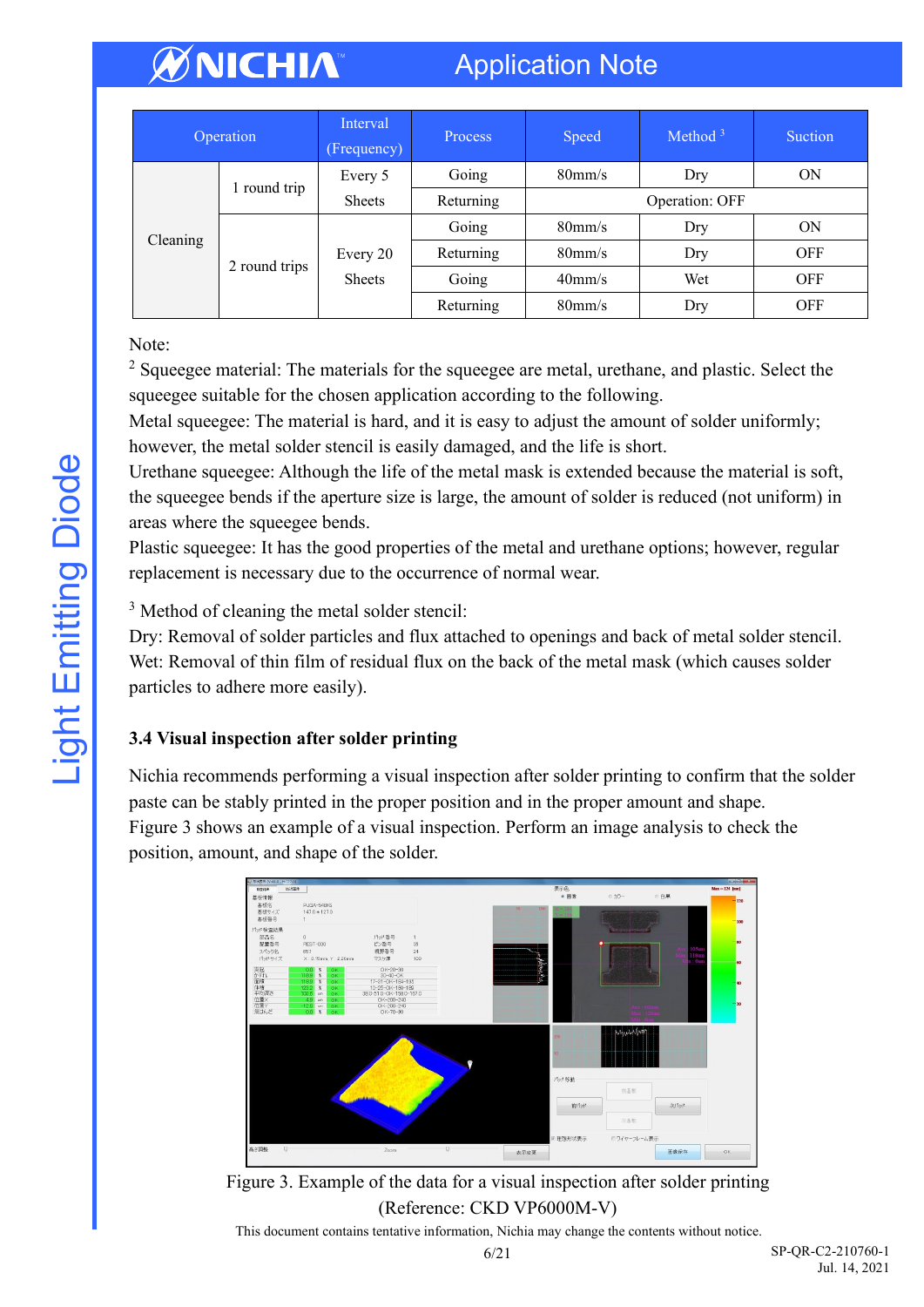### <span id="page-6-0"></span>**4. LED Placement**

This section covers the second part of the LED mounting processes, the LED placement. LED placement refers to mounting the LED on a soldering pad pattern to which solder paste has been applied.

In this process, it is necessary to set the optimum nozzle shape and suction method and adjust the suction and mounting conditions in order to obtain optimal conditions for LED placement. During this process, care must be taken to avoid applying any excessive force to the light emitting surface or the lens part of the LED. Excessive force may affect the reliability and optical characteristics.

#### **4.1 Recommended Nozzle Shape**

Nichia performed tests to provide customers with a recommended nozzle configuration. Refer to the "Soldering" section of the specifications which may contain a diagram like the one shown in Figure 4.

For products that do not have the recommended nozzle shape described in the specification, contact Nichia directly to discuss this further.

Recommended conditions:

Using a nozzle specifically designed for the LEDs is recommended (See the nozzle drawing below). \* Ensure that the nozzle does not come in contact with the lens when it picks up an LED. If this occurs, it may cause internal disconnection causing the LED not to illuminate.



Figure 4. Recommended nozzle shape (example: part number NVSW119F-V1 Specification)

For nozzle shapes for LEDs with an integrated lens, when designing or choosing the nozzle shape, having the inner surfaces with C or R corners enables a smoother operation for the suction pick-up and reduces the possibility of pick-up errors.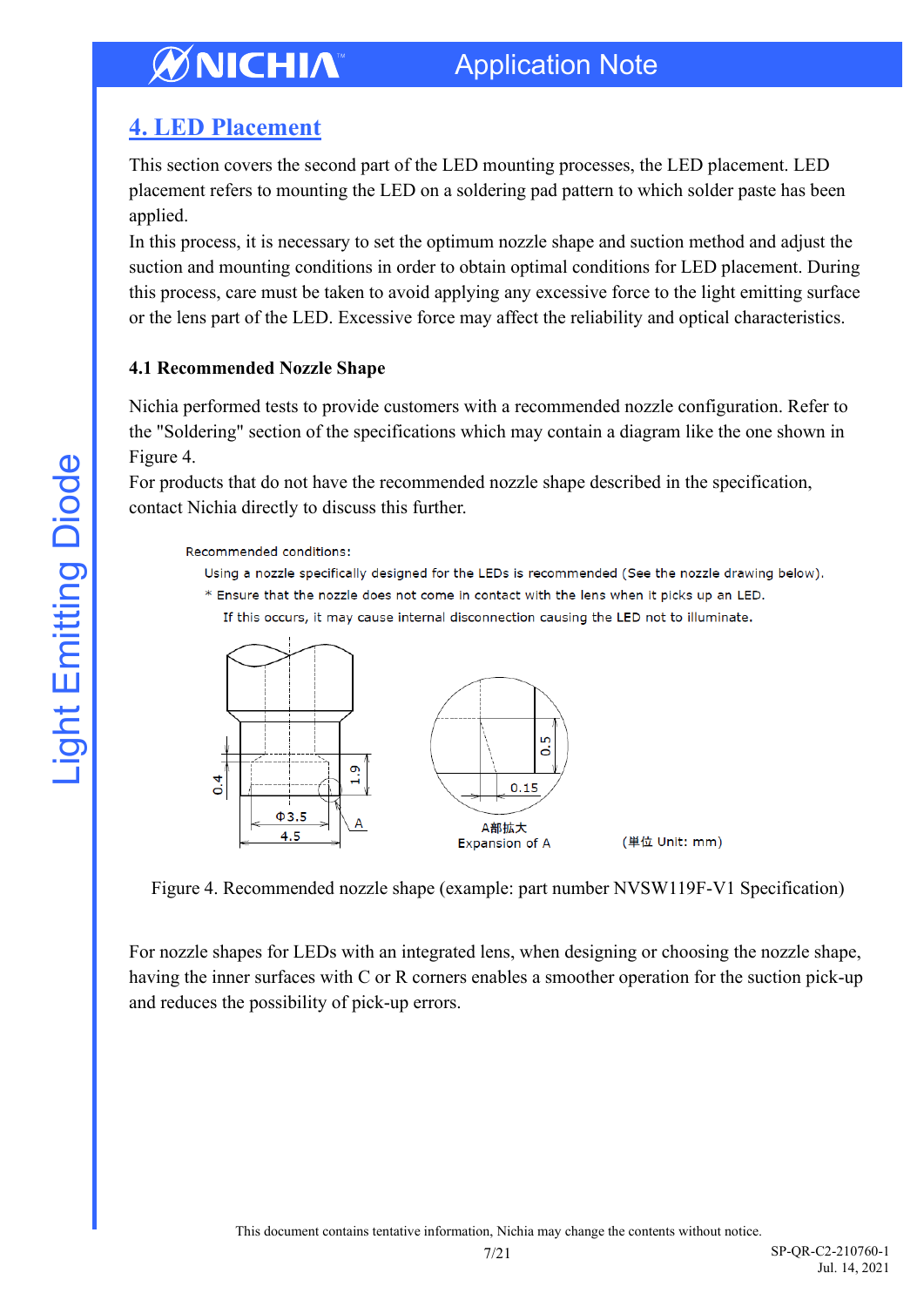#### **4.2 Nozzle Suction Method**

Nichia determines the ideal nozzle shape and suction method that is optimal according to the shape and weight of each Nichia LED and takes this into consideration when preparing the embossed carrier tape.

There are two major methods for LED suction during mounting:

One method is to stop the suction nozzle on the top surface or the middle surface of the embossed carrier tape and suck the LED (i.e. vacuum suction). The other is a method in which a suction nozzle is inserted into the embossed carrier tape until it reaches the LED as close as possible (i.e. normal suction).

- ① Vacuum suction: By suctioning air from the height at which the nozzle does not contact the LED, the only load that may be applied to the lens is the suction pressure at the time of suction.
- ② Normal suction: Where vacuum suction is not possible or difficult, stable suction is made possible by bringing the nozzle closer to the LED and then applying suction.



Figure 5. Vacuum suction Figure 6. Normal suction

Refer to the drawing shown in Figure 7 in the "Recommended nozzle height" section of the assembly precaution application note for each LED part number for the LED suction method and nozzle suction/insertion position.

For products that do not have the recommended suction/insertion height described in the application notes, contact Nichia directly to discuss this further.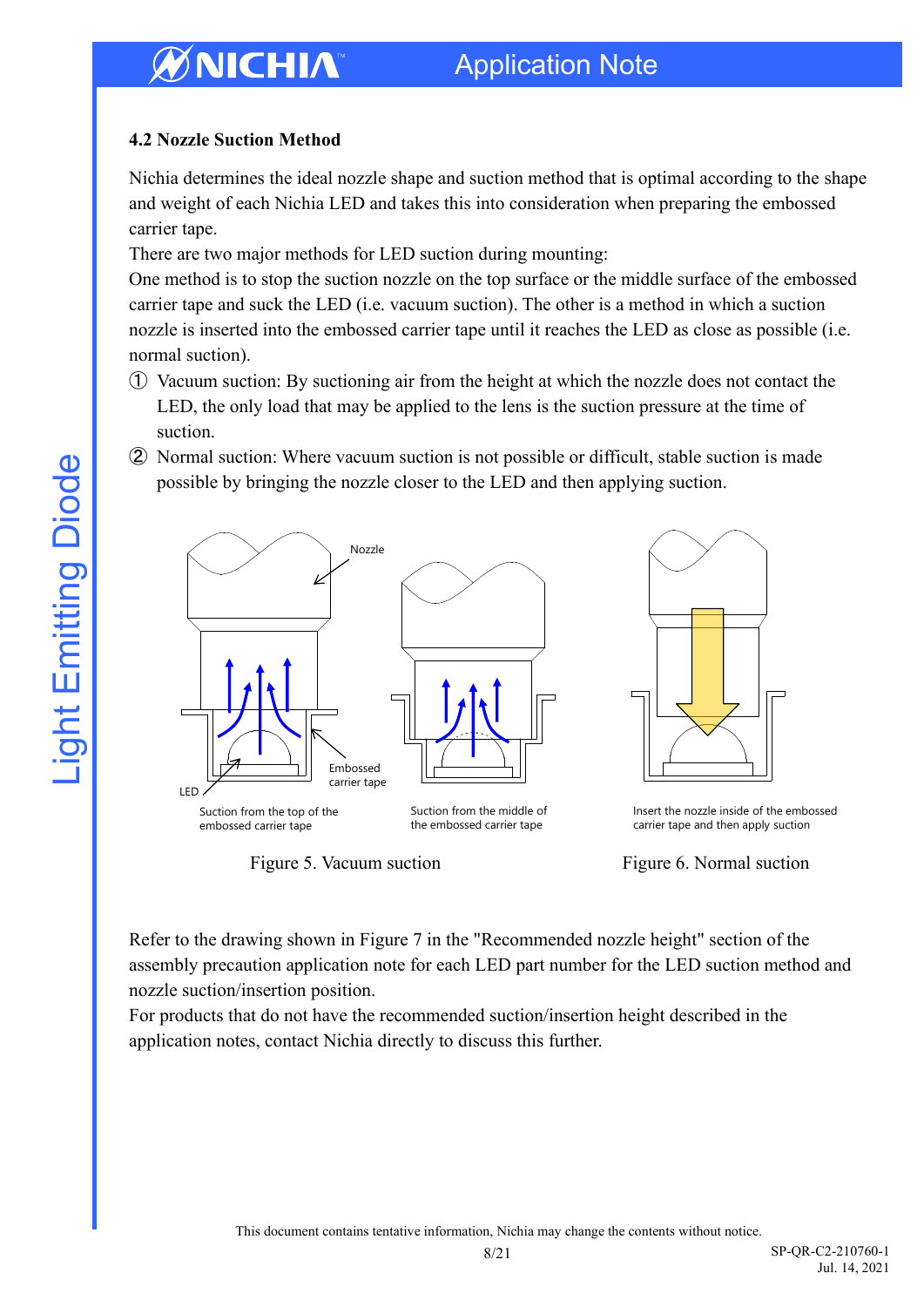### Application Note



Figure 7. Recommended nozzle height (example: part number NFxW585AR Assembly Precaution application note)

If the pick point of the nozzle is too high,

- it may cause insufficient suction power leading to picking errors (e.g. the nozzle's failure to pick/lift the LED into the air, incorrect picking causing the LED to tilt when in the air).

If the pick point of the nozzle is too low,

- it may cause issues (e.g. causing the embossed carrier tape to shake, causing the tape pocket to deform) leading to picking failure and/or damage to the LED.

#### **4.3 Optimizing the Nozzle Suction Force**

Adjust the nozzle suction force to the optimal condition. In a non-optimized state, depending on the shape and material of the LED, it may not be picked up, or the LED may adhere to the nozzle during the mounting process.

For LEDs with an integrated lens, air leaks may occur between the nozzle and the LED, which may cause the LED to not be picked up properly. If this occurs, adjust the nozzle to a more appropriate suction by increasing the nozzle suction force and/or reducing the nozzle inner diameter to reduce the potential for air leaks. When reducing the inner diameter of the nozzle, ensure that the clearance takes into consideration the dimensional tolerances to ensure there is no contact with the LED lens.



Figure 8. Air leak at the time of LED suction (example: part number NV9W149AM)

This document contains tentative information, Nichia may change the contents without notice.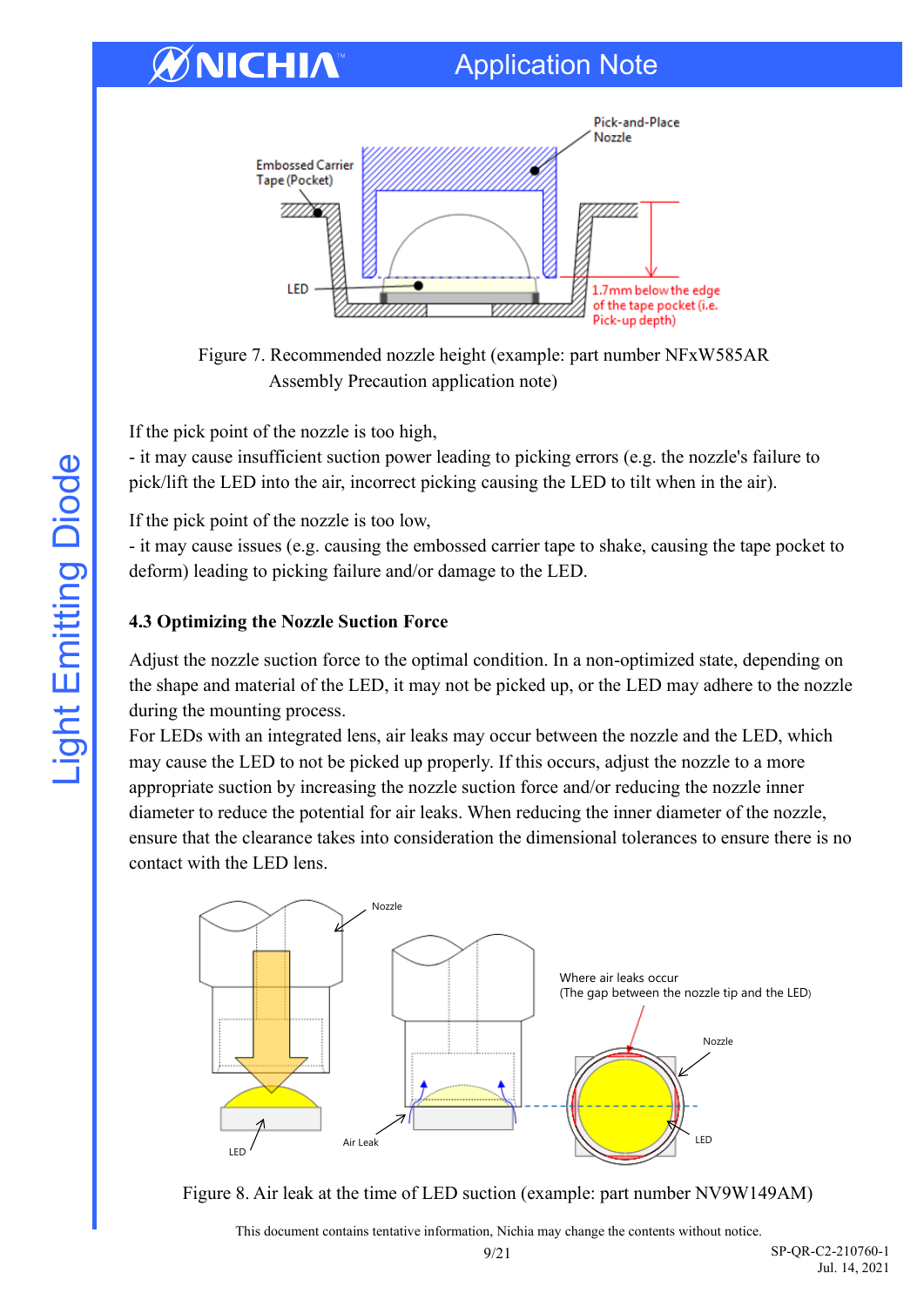#### **4.4 Tape Feeder Types**

Nichia recommends the use of a motorized tape feeder with a low feed vibration. For example, in air-type tape feeders, where the feed vibration is larger than that of motorized tape feeders, suction failure may occur (e.g. LEDs move within emboss carrier tape, or a tilted suction.)





Figure 9. Tape feeder with large vibration Figure 10. Tape feeder with small vibration

#### **4.5 Feeding Speed of the Tape Feeder**

The feed speed of the tape feeder needs to be adjusted to the optimum speed according to the shape of the mounted LED. For example, a simple square-shaped LED can be picked-up and placed at a high speed; however if it is an LED with an integrated lens, it will be difficult to pickup and place at that same high speed. Since LEDs with integrated lenses tend to have a high center of gravity, if the feed rate is too high, suction failure is likely to occur due to rolling or tilting of the LED due to vibration.



ΟK

Figure 11. Tape feeder feed rate (fast) Figure 12. Tape feeder feed rate (slow)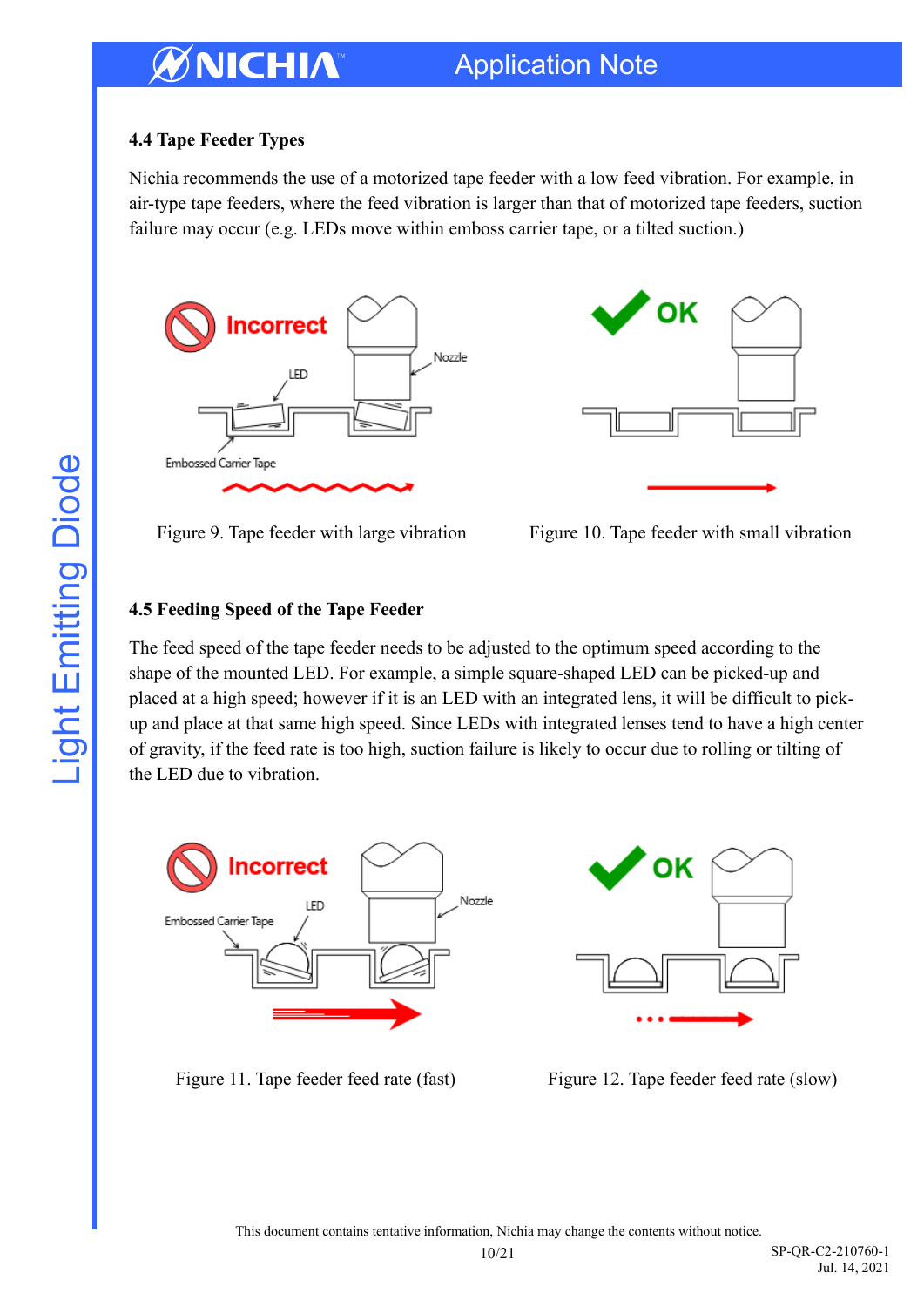### Application Note

Additionally, since the LED lens is a resin material, it is tacky and the LED lens may stick to the embossed carrier top cover tape; if the tape feeder speed is too high, the suction occurs before the LED peels off from the top cover tape, which causes suction failure.



Figure 13. When the tape feeder feed rate is fast and the LED sticks to top cover tape



Figure 14. When the tape feeder feed rate is slow and the LED sticks to top cover tape

#### **4.6 Peeling Position of the Top Cover Tape**

As mentioned previously, depending on the type of pick-and-place machine used and the shape of the LED, the LED may move within the embossed carrier tape. When this occurs, if the top cover tape peels off early before suction, extra space is created above the top of the LED. This extra space makes it easy for the LED when affected by vibration to move up and down, leading to tilting of the LED.

As a countermeasure, make adjustments to the tape feeder to ensure the top cover tape is peeled off immediately before suction. This regulates the vertical movement of the LED and reduces the tilting of the LED.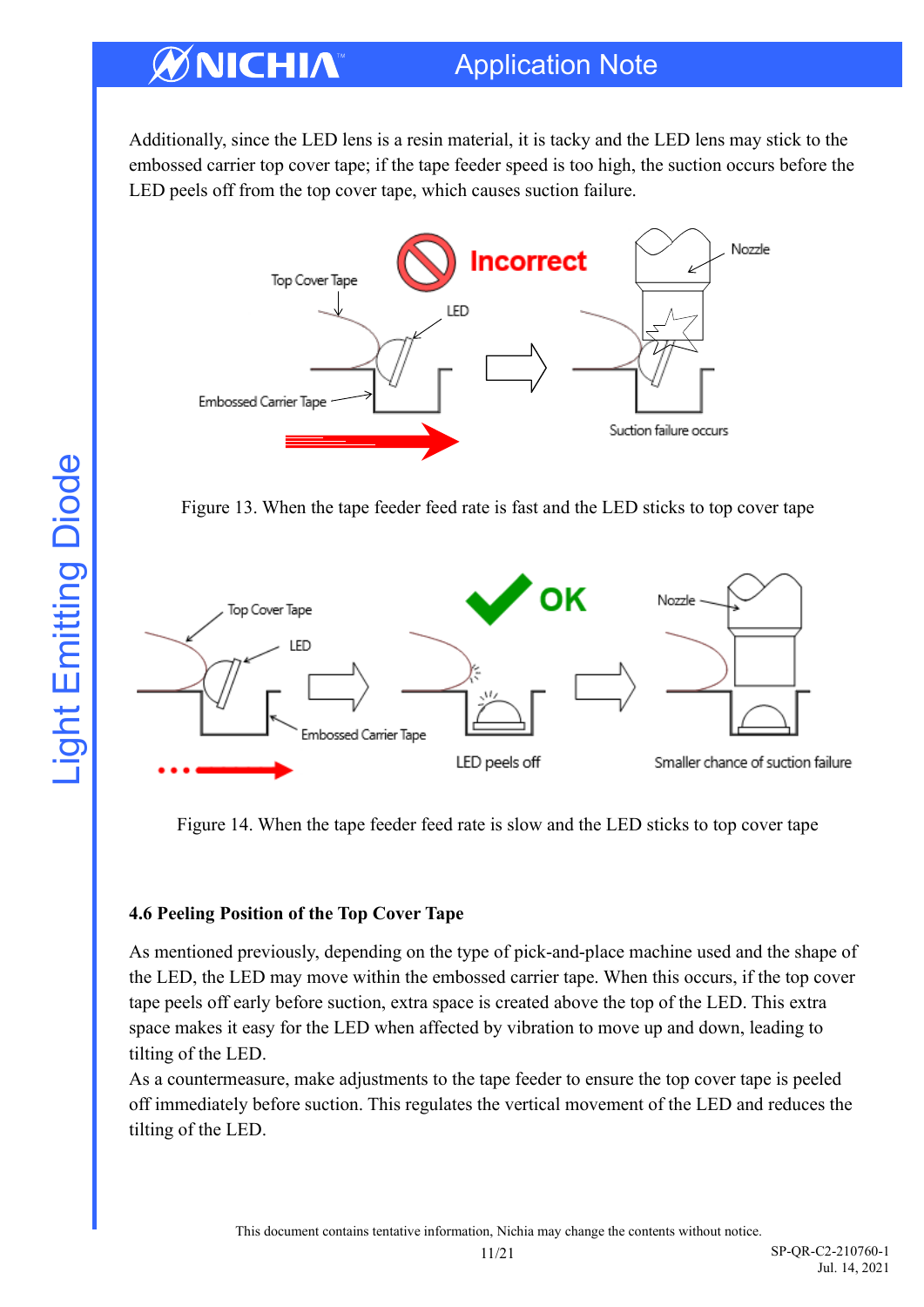

Figure 15. Removing the top cover tape in the normal position



Figure 16. Removing the top cover tape just before suction

#### **4.7 Nozzle placement pressure when placing the LED**

When placing the LEDs on the PCB, pay attention to the amount of nozzle placement pressure against the PCB surface. If the placement depth of the nozzle is insufficient, the LEDs may float or shift after reflow. If the placement depth is too much, the LEDs will be over stressed and solder balls may occur. Nichia recommends a placement depth of 0.2 mm.

As shown in Fig. 17, the relationship between the placement depth and the placement speed determines the size of the nozzle's placement pressure on the LED. A large placement pressure leads to LED defects (e.g. package cracks, disconnections, etc.). If the placement pressure of the nozzle is within 3N, there should be no problem with the LEDs. However, the PCB could warp and/or other factors may affect the placement pressure. Perform a verification test using the actual process and placement conditions to ensure that the LEDs do not have a defect after placement. If there is a problem with the LEDs due to the placement pressure of the nozzle, take countermeasures to reduce the placement speed.

For LEDs with an integrated lens, avoid applying any nozzle placement pressure to the lens. Excessive pressure on the lens may cause scratches, chipping, peeling, deformation of the LED, internal disconnections, and/or reliability issues.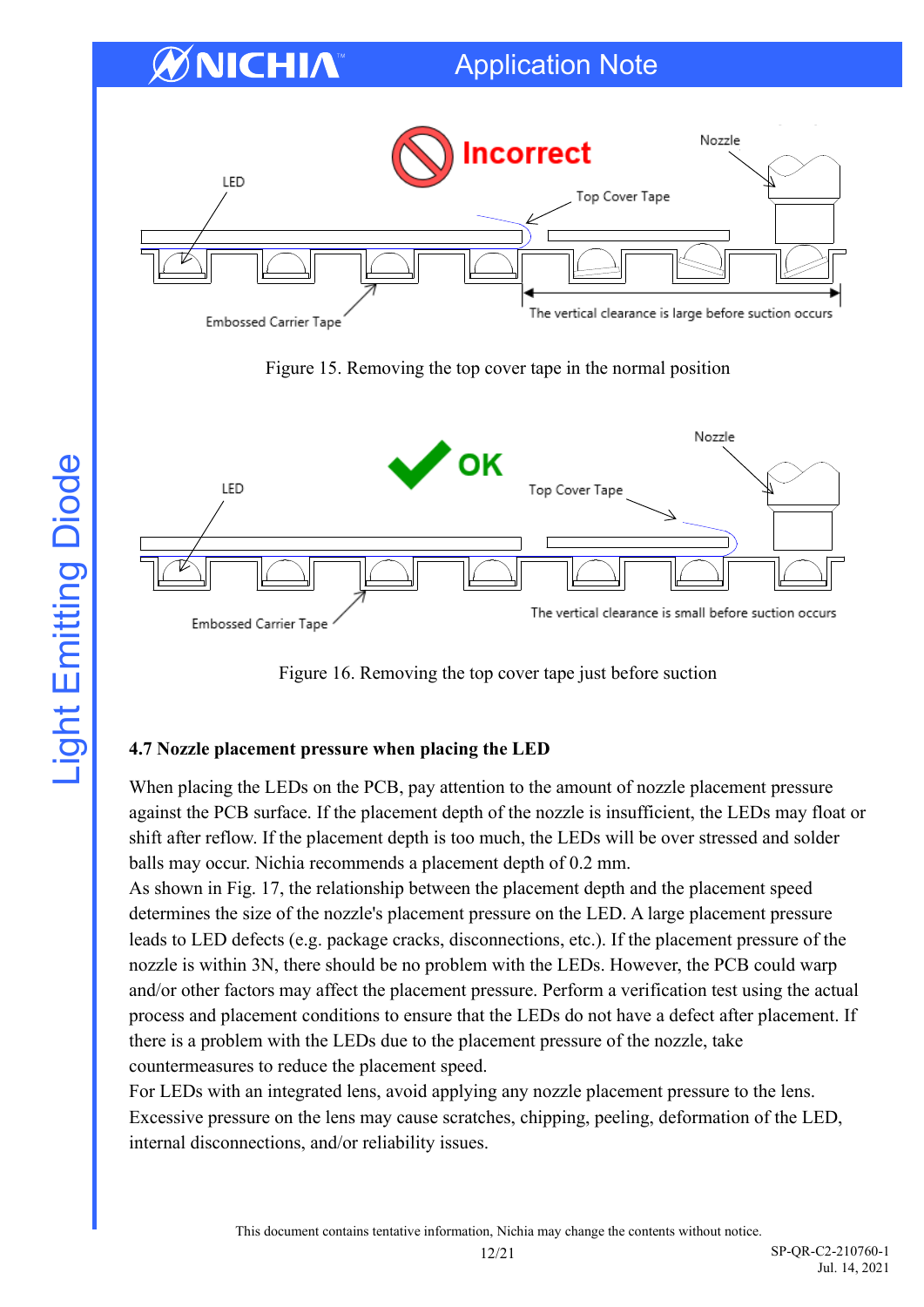



Figure 17. Placement pressure due to placement depth Figure 18. Nozzle Placement Depth

### <span id="page-12-0"></span>**5. Reflow Soldering**

This section covers the third part of the LED mounting processes, the reflow soldering. Reflow is the process of placing the components that have been mounted on the solder paste into a hightemperature reflow oven to melt and bond the solder.

In this process, it is necessary to set the optimum reflow conditions in order to obtain a good solder joint condition.

#### **5.1 Recommended Reflow Conditions**

Nichia performed mounting tests to provide customers with recommendations for the reflow soldering conditions (i.e. reflow profile). Refer to the "Soldering" section of the specifications which details the reflow soldering conditions like the one shown in Figure 19.

• Recommended Reflow Soldering Condition(Lead-free Solder)



Figure 19. Recommended Reflow Soldering Condition (example: part number NFSW757H-V1 Specification)

This document contains tentative information, Nichia may change the contents without notice.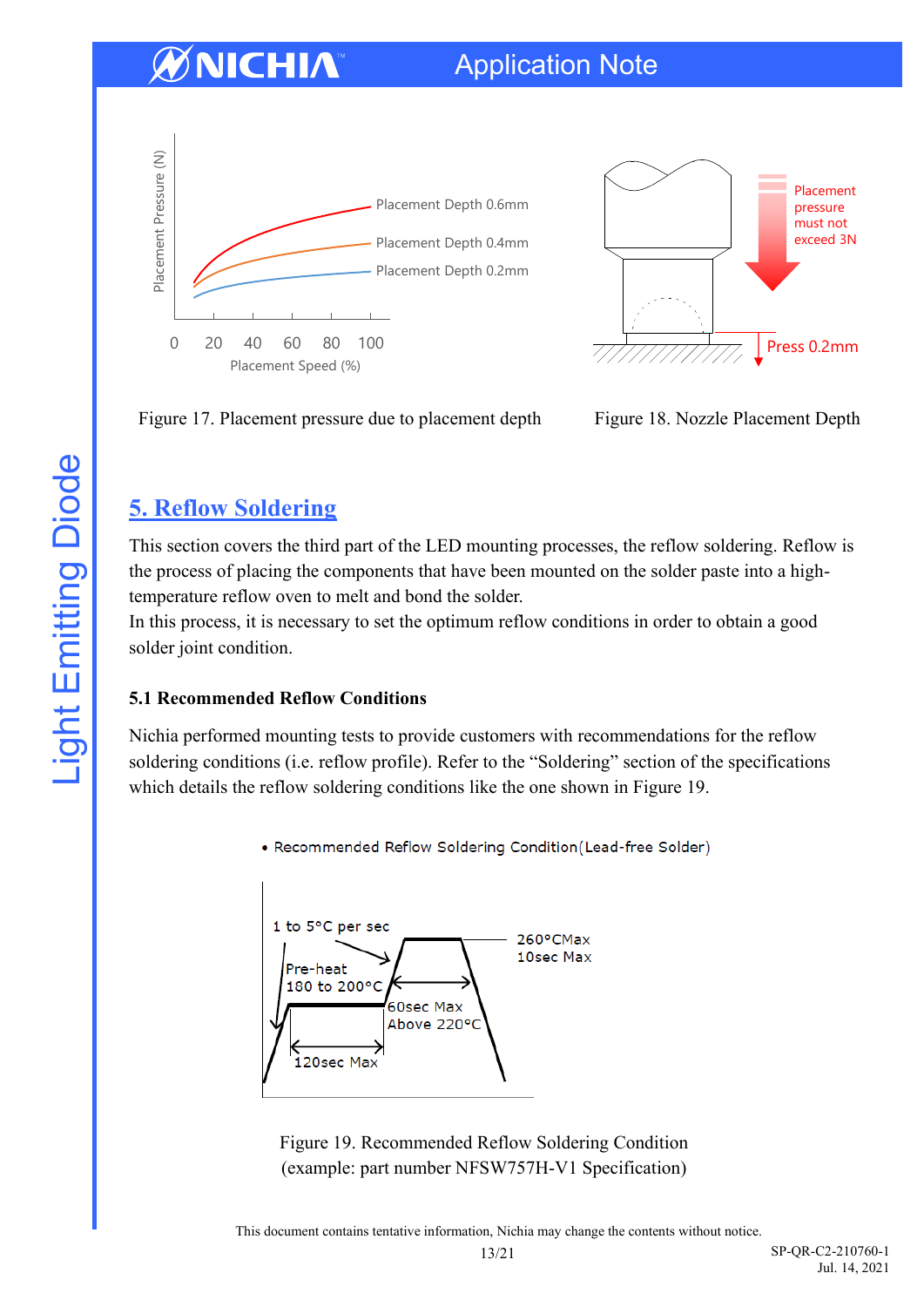### Application Note

#### **5.2 Details of the Reflow Soldering Profile**

The reflow soldering profile has three zones: Pre-heat, Reflow, and Cooling. The following shows the role of each zone.



Figure 20. Example of a Reflow Profile

#### **5.3 Adjusting the Reflow Soldering Profile**

The following describes how to adjust the reflow profile. Refer to Figure 21.

|     | $\Phi$ Pre-heating speed (Reference: 1 to 5 $\degree$ C/sec)                                          |
|-----|-------------------------------------------------------------------------------------------------------|
|     | When it is large: Solder balls are created $4$ , possibility of voids increases $5$                   |
|     | 2 Pre-heat temperature                                                                                |
|     | If it is high: The solder wettability declines <sup>6</sup>                                           |
|     | (3) Pre-heat time                                                                                     |
|     | If it is long: The solder wettability declines                                                        |
|     | 4) Reflow heating speed (Reference: 1 to $5^{\circ}$ C/sec)                                           |
|     | If it is small: The solder wettability declines <sup>6</sup>                                          |
|     | When it is large: Solder balls are created <sup>4</sup> , possibility of voids increases <sup>5</sup> |
|     | 5 Reflow peak temperature                                                                             |
|     | If it is too low: The solder wettability declines, possibility of voids increases <sup>5</sup>        |
|     | If it is too high: Solder balls are created $4$ , the solder wettability declines                     |
|     | 6 Reflow time                                                                                         |
|     | If it is short: possibility of voids increases <sup>5</sup>                                           |
| (7) | Cooling speed (Reference: $1.5$ to $2^{\circ}$ C/sec)                                                 |
|     | If it is large: The cause of component damage due to thermal shock                                    |
|     | If it is small: The cause of the decrease in solder joint strength and positional deviations          |
| (8) | Cooling temperature                                                                                   |

When the temperature at the time of PCB discharge is high: Warpage occurs within the PCB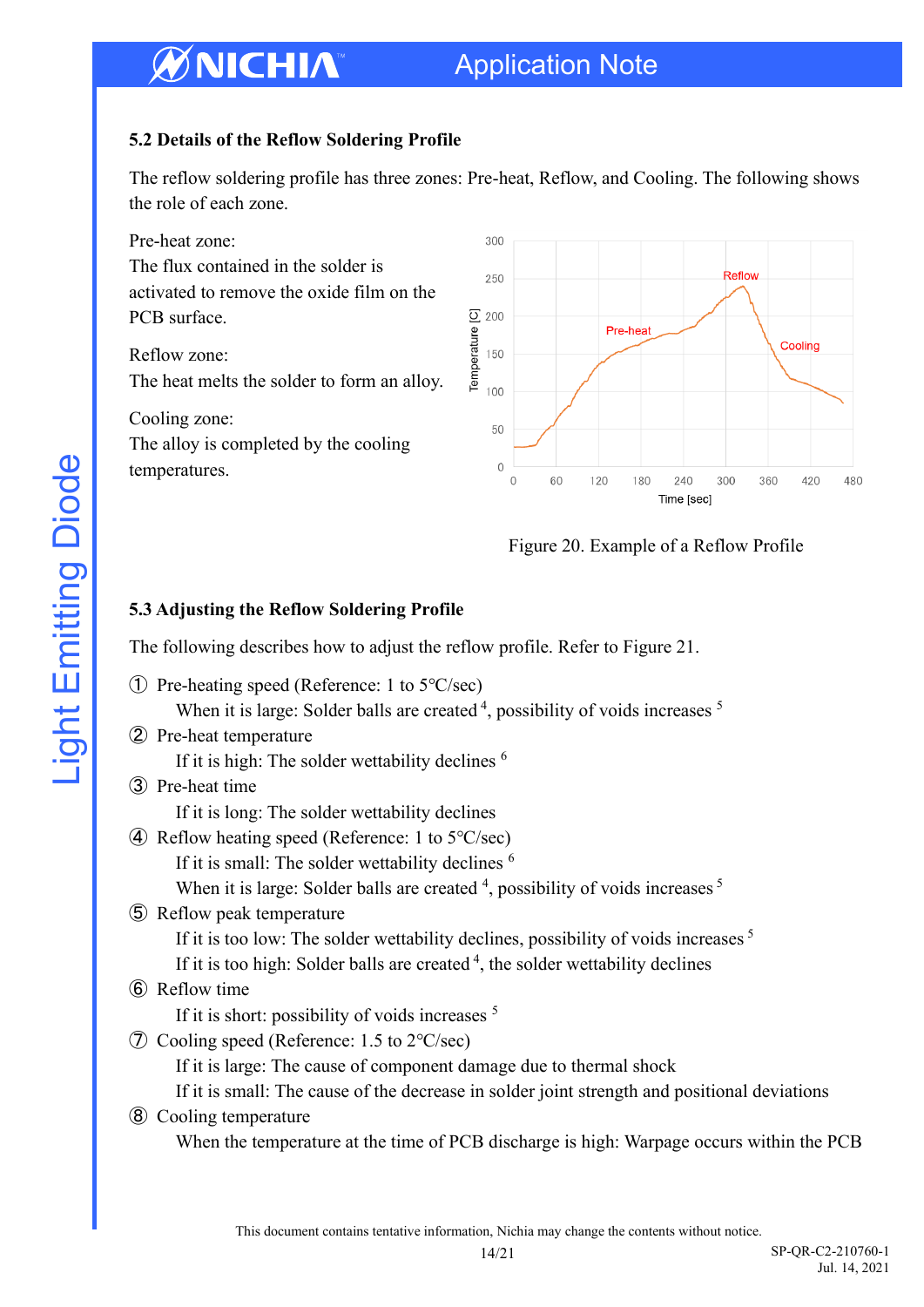Note:

<sup>4</sup> If solder balls are created, it will lead to a cause of a short circuit and insulation failure.

<sup>5</sup> An increase in voids leads to a decrease in bonding reliability and heat dissipation.

<sup>6</sup> If the solder wettability decreases, the bonding area decreases, which leads to the decrease in bonding reliability.



Figure 21. Description of where the reflow conditions are adjusted

#### **5.4 The differences between an air reflow atmosphere and a nitrogen reflow atmosphere**

Nichia recommends nitrogen reflow atmosphere, and the specifications contain the following statement.

During reflow soldering, the heat and atmosphere in the reflow oven may cause the optical characteristics to degrade. In particular, reflow soldering performed with an air atmosphere may have a greater negative effect on the optical characteristics than if a nitrogen atmosphere is used; Nichia recommends using a nitrogen reflow atmosphere.

#### 5.4.1 Pros of a nitrogen reflow atmosphere

Optical degradation due to reflow is mainly caused by discoloration of the package resin. Discoloration of package resin is caused by deterioration and oxidation of resin by heat of reflow. By using nitrogen reflow, discoloration of the resin due to oxidation is suppressed, and the decrease in luminous flux is improved accordingly.

Nitrogen reflow also has the advantage of preventing solder oxidation, leading to improved solder wettability.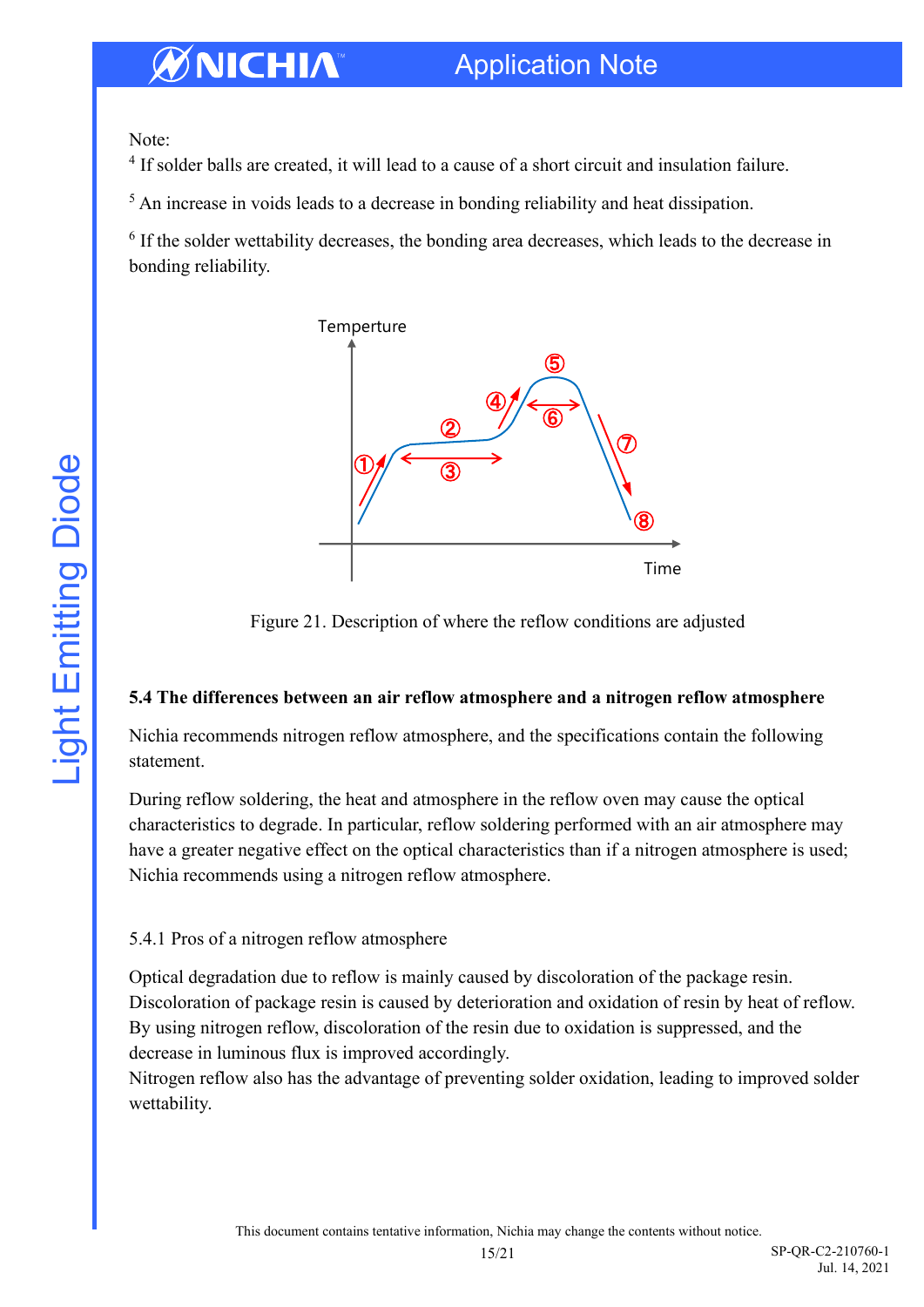#### 5.4.2 Nitrogen reflow concentration settings

In order to obtain the improvement effect by nitrogen reflow, it is necessary to increase the nitrogen concentration to about 500 ppm of oxygen concentration.

#### 5.4.3 The luminous flux reduction rate for an air reflow atmosphere

For LEDs with ceramic packages, the luminous flux loss is approx. 1% even in an air reflow atmosphere. Also, as shown in Figure 22, some resin packaged LEDs are not affected as much depending on the material and the conditions of the air reflow atmosphere.



Figure 22. Luminous flux reduction rate confirmation data in air reflow (example: part number NF2W757G-F1)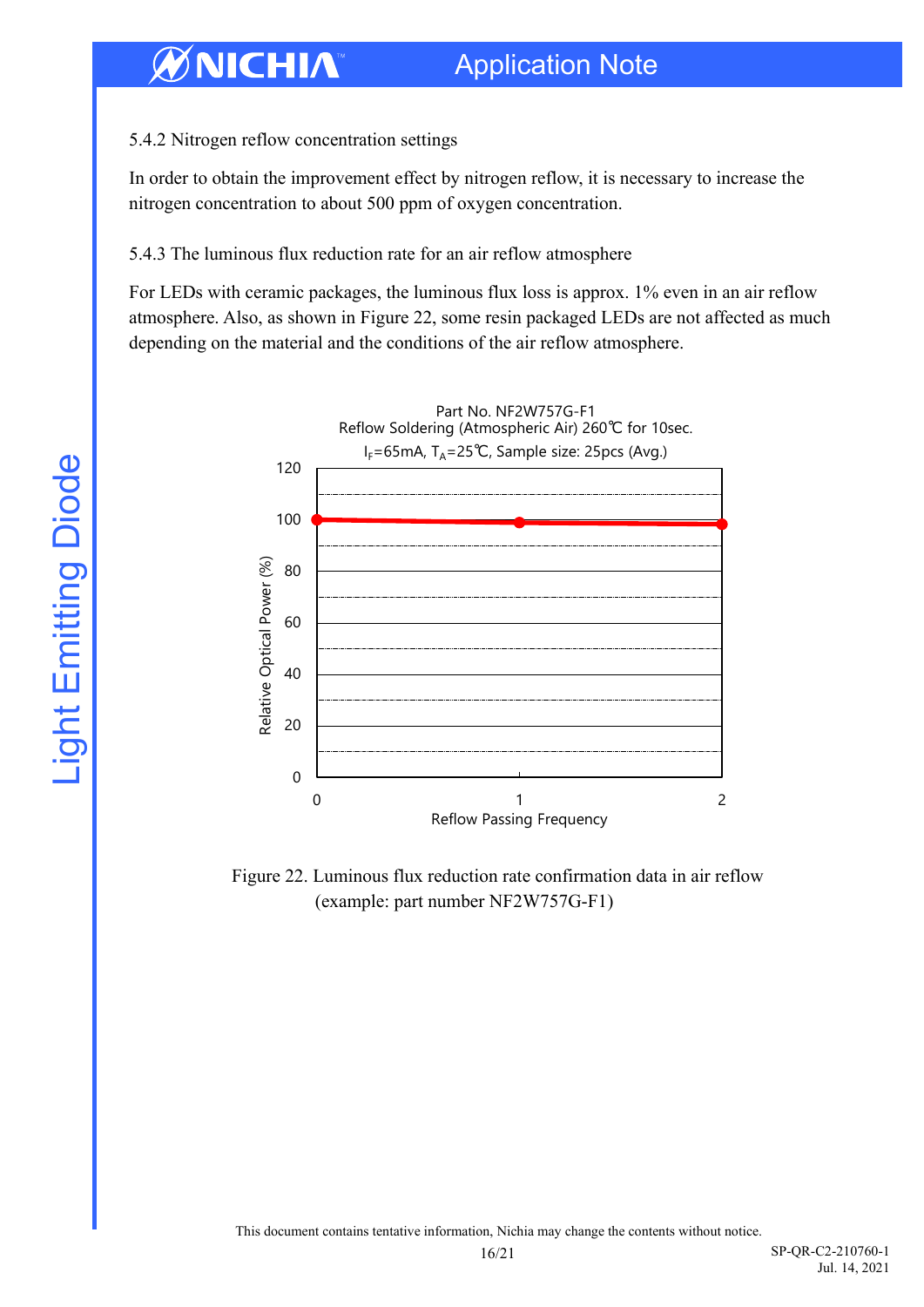### <span id="page-16-0"></span>**6. Verification of LED Mounting Performance**

After completing necessary adjustments for the mounting process, conduct inspections/tests to check if there are any abnormalities in the soldering conditions or LEDs. Table 3 shows an example of items to verify.

| Item to verify |                                      | Verification Checklist                                                                                 | Probable cause(s) when there is an abnormality/failure                                                                                                                                                                                         |
|----------------|--------------------------------------|--------------------------------------------------------------------------------------------------------|------------------------------------------------------------------------------------------------------------------------------------------------------------------------------------------------------------------------------------------------|
|                | Visual Inspection<br>(Visual, Image) | Are there any scratches,<br>chips, or<br>peeling/delamination?                                         | The nozzle placement pressure is large.                                                                                                                                                                                                        |
|                |                                      | Is the LED unevenly<br>soldered to the PCB? Or<br>only soldered on one side?                           | Insufficient amount of solder, improper soldering pad<br>pattern, improper metal solder stencil aperture.                                                                                                                                      |
|                |                                      | Are there any solder balls?                                                                            | Excessive amount of solder, improper reflow profile.                                                                                                                                                                                           |
| 1              |                                      | Is there a good solder fillet<br>shape?                                                                | Insufficient amount of solder, improper soldering pad<br>pattern, improper metal solder stencil aperture, improper<br>reflow profile.                                                                                                          |
|                |                                      | Is there any floating, tilting,<br>misalignment. Does the<br>solder not fully cover the<br>solder pad? | Insufficient amount of solder, improper soldering pad<br>pattern, improper metal solder stencil aperture, improper<br>reflow profile.                                                                                                          |
| 2              | Lighting<br>Inspection               | Is there an emission failure?                                                                          | Open circuit due to insufficient amount of solder. Short<br>circuit due to excessive amount of solder (e.g. a solder<br>bridge). Disconnection due to excessive nozzle placement<br>pressure. (Identify the cause using the X-ray examination) |
| 3              | X-ray Inspection                     | Are there any voids?                                                                                   | Improper reflow profile.                                                                                                                                                                                                                       |
|                |                                      | Are there any solder balls?                                                                            | Excessive amount of solder, improper reflow profile.                                                                                                                                                                                           |
| $\overline{4}$ | Shear Strength<br>Test               | Is there sufficient resistance<br>to shearing stress?                                                  | Insufficient amount of solder, improper soldering pad<br>pattern, improper metal solder stencil aperture, improper<br>reflow profile.                                                                                                          |

#### Table 3: Example of inspection/tests to verify the mounting processes

After confirming with inspections/tests that there are no abnormalities/failures, the verified mounting processes can begin to be used for the chosen application.

Since the mounting status changes due to slight differences in setting conditions, as well as differences in the solder paste, PCB, and mounting equipment/parts, etc.: always check and control the soldering status after mounting. By using an automatic solder visual inspection system (i.e. one that can provide an image where it is easy to judge if the image is good or if there is a defect), it is possible to improve the efficiency of work and reduce the dependence on the operator's skill compared to visual inspection.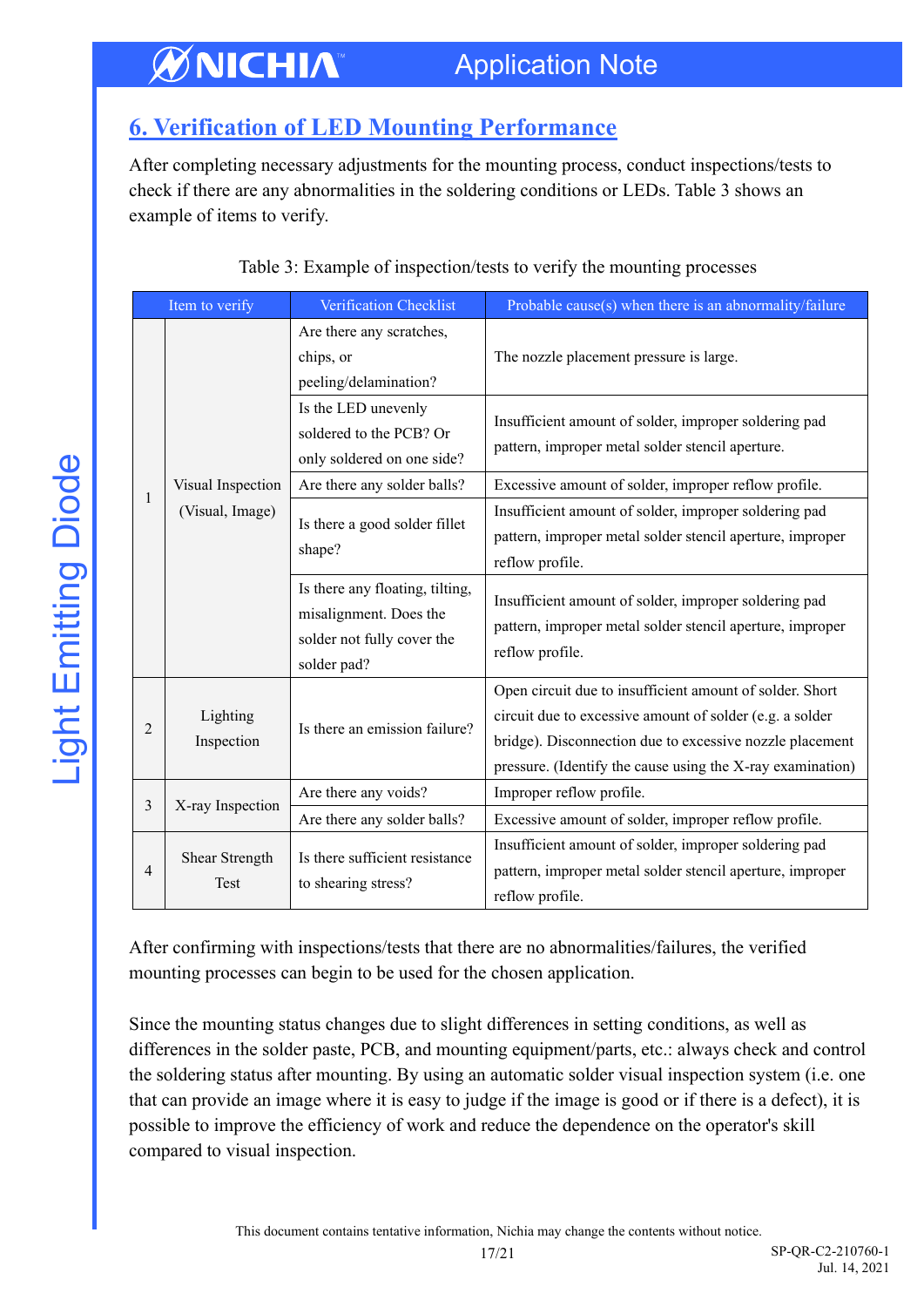Even if customers apply Nichia's recommended conditions, the mounting processes may not be successful. It is best for customers to understand the trends for the processes chosen for the applications, accumulate actual test data, and be able to respond daily to any necessary changes/adjustments to the processes.

### <span id="page-17-0"></span>**7. Other Considerations**

This section describes the notes and other details regarding the jigs and operations related to mounting LEDs.

#### **7.1 Cautions about the transfer board**

When using a transfer board for machine mounting, the PCB is placed on the transfer board (transfer jig) to move throughout the mounting process; however, if the transfer board is warped, mounting defects will occur. In addition, even if there is no warpage in the transfer board in the early stages of production, warpage may occur if the same transfer board is used for the reflow process a few dozen times. It is recommended to make sure that warping does not occur by passing the material that would be used for the transfer board through the reflow process a few dozen times before using it during actual production use. For reference, materials typically used for transfer boards include Bakelite, glass epoxy, etc.



Figure 23: Transfer board appearance

#### **7.2 Precautions for handling the mounted PCB**

The most common failures for LEDs are wire breakage and package cracks due to external stress/pressure applied to the LED. Special care should be taken when handling the LED after mounting it on the PCB.

Customers should take careful note of the following examples of situations that cause these failures:

- Stress/pressure is applied to the PCBs when bending or twisting occurs during the PCB separation process.

- Stress/pressure is applied to the LED when LED-mounted PCBs are stacked on top of each other.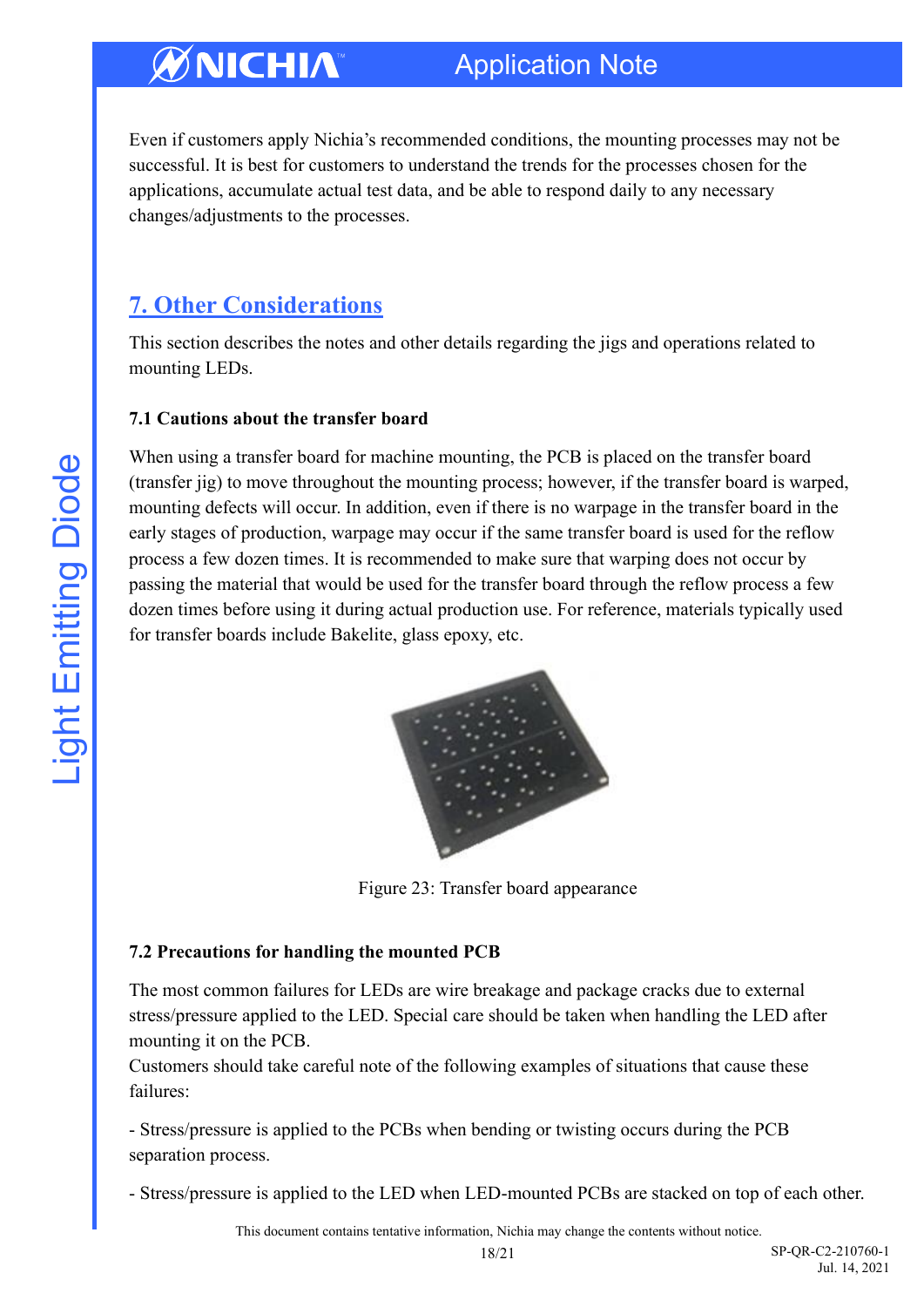#### **7.3 Cautions for the lighting inspection of the mounted PCB**

As mentioned in section 7.2, there are many cases for LED failure (i.e. overcurrent or reverse current which can often occur during the lighting inspection after the mounting process, during/after product assembly, etc.).

Customers should take careful note of the following examples of situations that cause these failures:

- When a test voltage is applied to the PCB during the lighting inspection, a large current exceeding the maximum rating temporarily flows through the LED due to the inrush current. (See Figure 24)

- When a test voltage is applied to the circuit of the PCB (hot-wire connection) by a probe while the power is on (i.e. during lighting inspection), a large current exceeding the maximum rating flows through the LED.

- The reverse current from the power supply during the lighting inspection will cause the Zener diode to short circuit and cause the LED not to illuminate.



Figure 24. Example of an inrush current waveform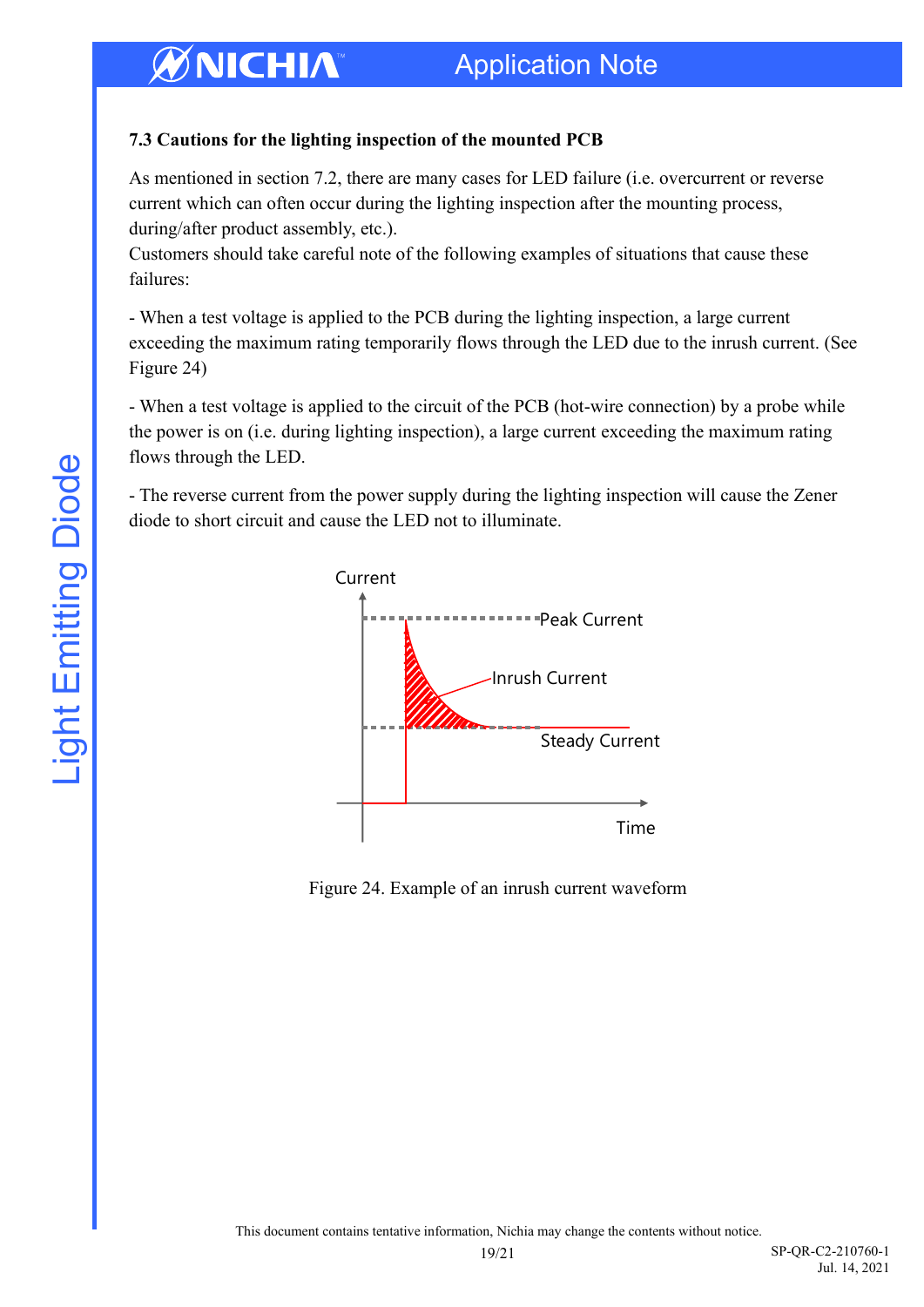### <span id="page-19-0"></span>**8. Summary**

As detailed within this application note, the mounting process for LEDs has many details that need to be verified or noted for each process stage: solder printing, LED placement, reflow soldering. Achieving optimal mounting conditions is a very important factor in producing good LED lighting. Customers should refer to the contents covered in this application note and establish conditions and methods suitable for the mounting process for the chosen application.

In this application note, Nichia has provided an example of how to adjust the basic mounting processes and how to handle mounting defects; however, the method described here may not be the best solution. Depending on the specific product or mounting equipment that is being used it may be optimal to adjust the mounting processes according to instructions/methods detailed by the product/equipment which may be different than those described here. Nichia will continue to accumulate data on LED mounting technology and provide useful feedback to customers on this topic. If any other issues other than those described in this application note should occur during the mounting process for the chosen application, customers should contact Nichia to discuss the details.

The designations within this document to indicate a certain LED series are merely used to make it easier to grasp the product specifications at a glance for the Nichia part numbers listed in Table 1: Nichia LEDs for General Lighting. These series numbers, along with Nichia's part numbers in Table 1, are not related nor bear resemblance to any other company's product that might bear a trademark.